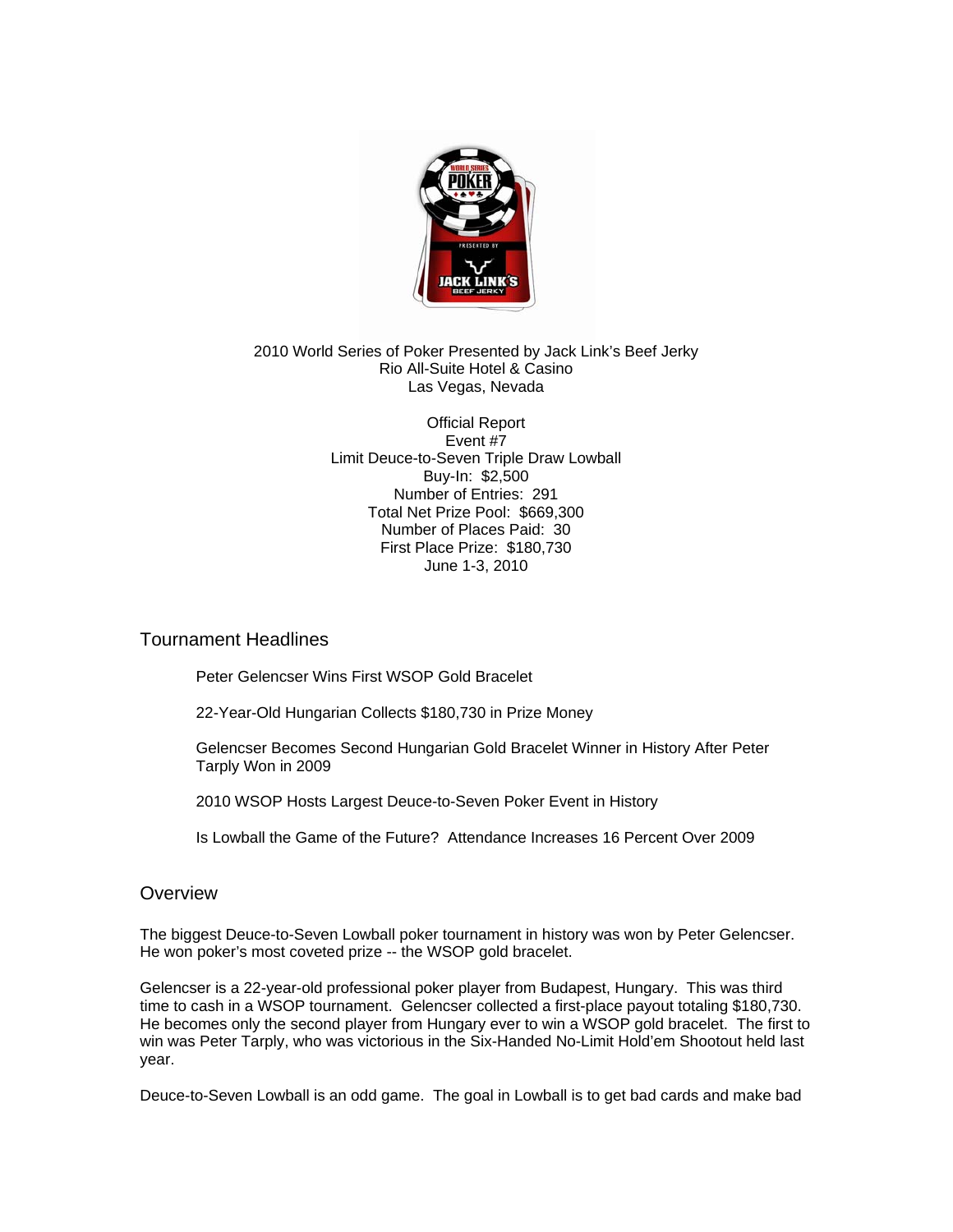hands. Aces, kings, queens, and pairs are the Lowball player's worst nightmare.

Triple Draw Lowball was first introduced at the WSOP in 2002. John Juanda won the first Triple Draw tournament. In 2003, Men 'the Master' Nguyen won the event. The game took a three-year hiatus from 2004-2006 and returned in 2007, with a \$1,000 buy-in event. Hence, this is only the sixth Triple-Draw Lowball event ever played at the WSOP.

This game is rarely played anywhere except at the very highest levels. It's rarely spread inside public card rooms -- either as cash games or tournaments. In fact, the WSOP is one of the few places where this poker variant is offered.

Among those who cashed were former WSOP gold bracelet winners Pat Poels, Ted Forrest, Eli Elezra, Greg Mueller, Hoyt Corkins, and David Singer.

The runner up was Raphael Zimmerman, from Missoula, MT.

## The Champion – Peter Gelencser

The \$2,500 buy-in Limit Deuce-to-Seven Triple Draw Lowball champion (Event #7) is Peter Gelencser, from Budapest, Hungary.

Gelencser is 22-years-old. He was born in Budapest.

Gelencser speaks Hungarian and English.

Gelencser first saw the WSOP being shown on television in Hungary. He became fascinated with poker and began playing with friends at the age of 16.

Gelencser is a professional poker player. He has been playing full time since the age of  $18$ concentrating mainly in online poker.

Gelencser has already accumulated more than \$500,000 in career tournament winnings. His big breakthrough came two years ago at the Spring Poker Festival, where he won the European Challenge Main Event.

Gelencser's first cash was in an online tournament. His first live tournament cash was in March 2007. Many European casinos allow players age 18 and up to play.

Gelencser collected \$180,730 for first place. He was presented with his first WSOP gold bracelet.

According to official records, Gelencser now has one win, two final table appearances, and three cashes at the WSOP. His career WSOP earnings now total \$214,535.

Gelencser becomes the second gold bracelet winner from Hungary in WSOP history. Peter Traply was the first winner, last year. Gelencser stated there is a bit of a rivalry between many of the Hungarian players, although they are very close as friends and tend to support each other at major tournaments.

Gelencser's favorite form of poker is Mixed Games. He prefers playing games other than Hold'em.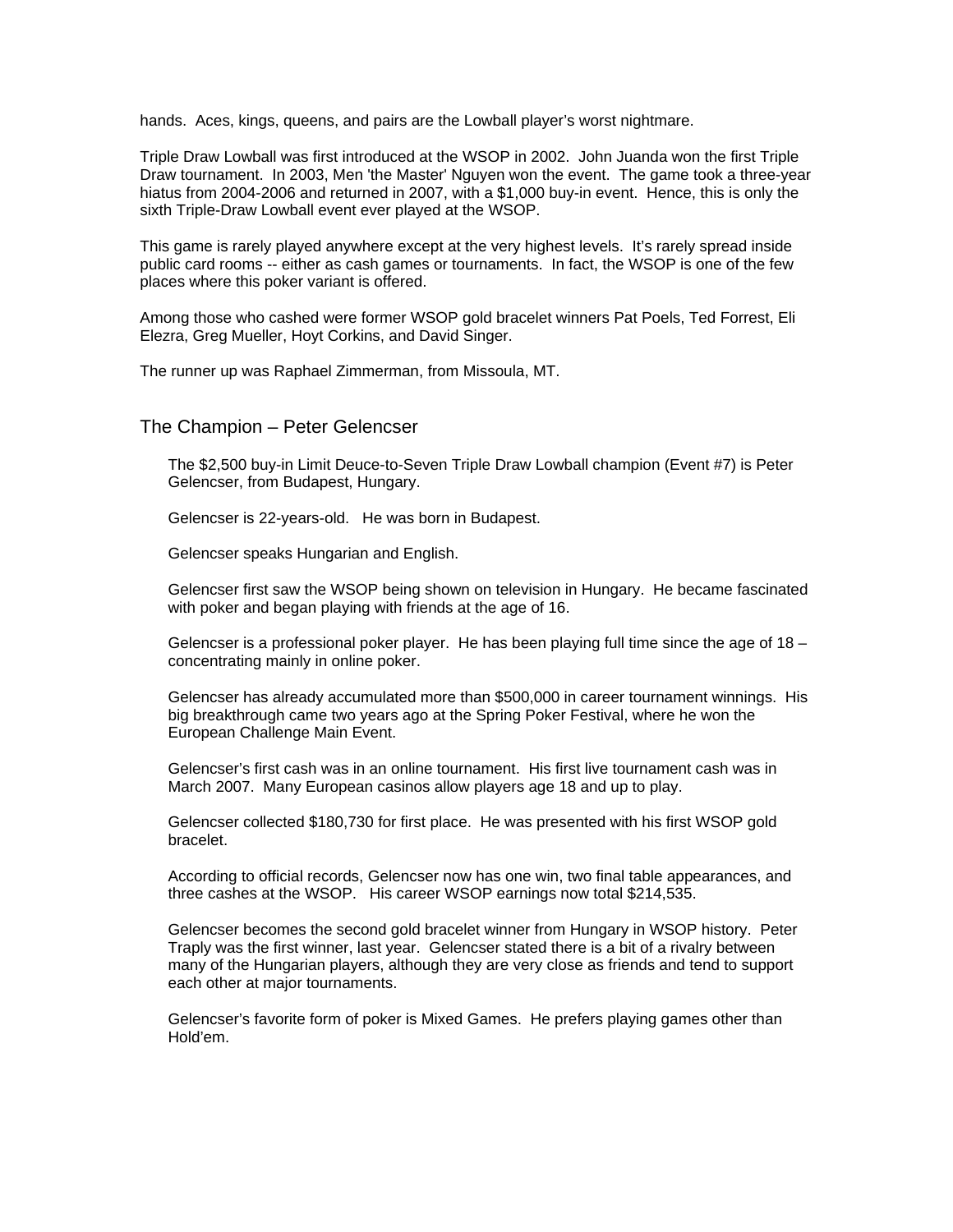## Winner Quotes

On what winning the WSOP gold bracelet means: "I'm shocked….My dream is to win a gold bracelet. This means everything to a poker player. It is the best accomplishment in poker."

### The Final Table

The final table consisted of only one former WSOP gold bracelet winner – four-time champ David Chiu.

Three different nations were represented at the final table: Hungary, Japan, and the United States.

The final table began seven-handed.

Final table participants ranged in age from 22 to 54. The youngest player ended up winning.

The runner up was Raphael Zimmerman. He is a professional poker player from Missoula, MT. This was Zimmerman's fourth first time to cash in a WSOP tournament. He made it to the final table of this same event last year, finishing sixth. Zimmerman is something of a renaissance man. He is an avid poet and novelist. His writings can be seen at: www.angelrafael.livejournal.com.

The third-place finisher was Don McNamara, from Menlo Park, CA. This was his third time to cash at the WSOP.

The fourth-place finisher was four-time WSOP gold bracelet winner David Chiu, from Las Vegas, NV. This was his second cash at this year's WSOP. He now has 50 in-the-money finishes, which ranks ninth on the all-time list.

The fifth-place finisher was Jameson Painter, from Goodfield, IL. Unfortunately, he did not receive the ultimate birthday present. Although this was his  $27<sup>th</sup>$  birthday, Painter had to settle for \$34,843. This marked Painter's first WSOP cash in Las Vegas. He had previously made a final table on the WSOP Circuit.

The sixth-place finisher was Shunjiro "Shun" Uchida, from Las Vegas, NV. He is originally from Japan. This was his sixth time to cash at the WSOP.

The seventh-place finisher was Tad Jurgens, from Phoenix, AZ. He is a poker pro who has now cashed 14 times at the WSOP. His wife Nichoel Peppe (Jurgens) was one of the top female finishers in last year's WSOP Main Event.

The final table officially began at 5:30 pm and ended at 12:50 am. The final table clocked in at 6 hours, 20 minutes.

#### Other In-the-Money Finishers

The top 30 finishers collected prize money. Aside from those who made the final table, former WSOP gold bracelet finishers who cashed in this event included – Farzad Bonyadi, Eli Elezra, Greg Mueller, Patrick Poels, and David Singer.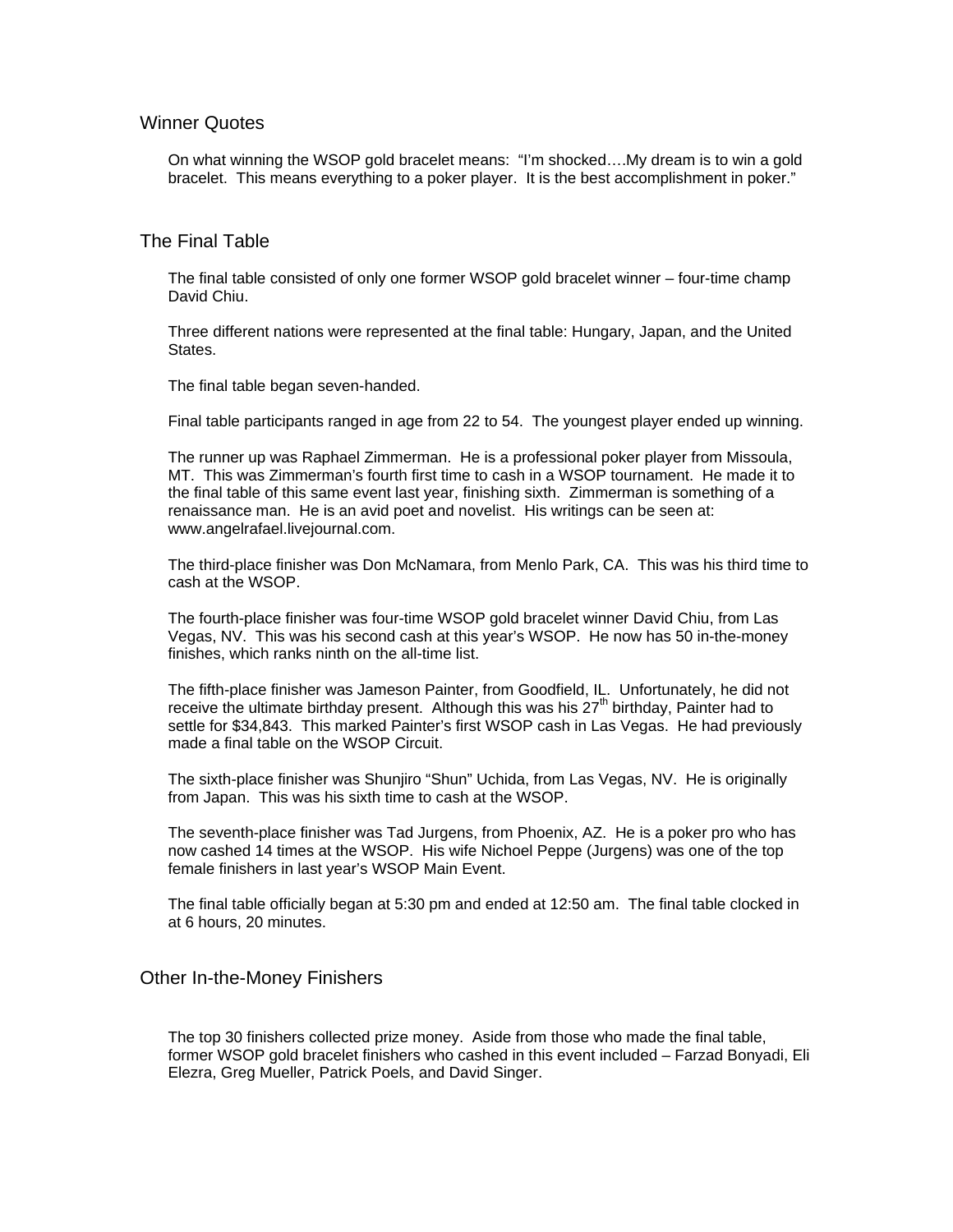# Odds and Ends

This is the 837<sup>th</sup> gold bracelet event in World Series of Poker history. Note: This figure includes every official WSOP event played, including tournaments during the early years when there were no actual gold bracelets awarded. It also includes the 11 gold bracelets awarded at WSOP Europe (to date).

The final table was played on the ESPN Main Stage. This was the first non-televised event this year on the Main Stage. The set was used for the \$50,000 buy-in Poker Players Championship, which ended a few days earlier. Despite plenty of open seating, spectator interest in the event was scarce, due largely to the Draw Lowball format being relatively difficult to follow, if sitting in the audience.

The official WSOP gold bracelet ceremony takes place on the day following the winner's victory (or some hours later when the tournament runs past midnight). The ceremony takes place inside The Pavilion, which is the expansive main tournament room hosting all noon starts this year. The ceremony begins at the conclusion of the first break of the noon tournament, usually around 2:20 pm. The national anthem of the winner's nation is played. The entire presentation is open to public and media. Video and photography are permitted by both public and members of the media.

Gelencser requested that the national anthem of Hungary be played at his WSOP gold bracelet ceremony.

### WSOP Lowball Records

Poker Hall of Fame inductee Billy Baxter holds every conceivable record in the Lowball game category. He has dominated this form of poker in a manner that is unprecedented for any player in any game. Perhaps only poker legend Bill Boyd, who enjoyed similar domination in Five-Card Draw poker (which is no longer spread at the WSOP) can arguably rival Baxter's complete mastery of a single game. Some would also suggest Phil Hellmuth's 11-gold bracelets confirms a similar level of mastery. But Baxter is clearly in a category of his own when it comes to Lowball poker.

All of Billy Baxter's seven WSOP gold bracelets were won playing various forms of Lowball.

Billy Baxter holds 16 WSOP cashes in Lowball events, the most of any player in this form of poker. To give some perspective of Baxter's excellence, the current second-place leaders in Lowball career cashes are Bobby Baldwin and "Oklahoma Johnny" Hale, each with 9.

#### Event History

Deuce-to-Seven Lowball is rarely played anywhere except at the very highest levels. It's rarely spread inside public card rooms -- either as cash games or tournaments. In fact, the WSOP is one of the few places where this poker variant is offered.

Deuce-to-Seven Draw Triple Draw Lowball means the worst, or lowest ranked, hand wins the pot. The very best possible 2-7 lowball hand is 2-3-4-5-7 of mixed suits. An ace counts as a high card. Flushes and straights count against the player. While a wheel (A-2-3-4-5) is the perfect hand in standard lowball, in Deuce-to-Seven it is usually a losing hand since the straight counts against the player. Players may draw up to three times to make their hand.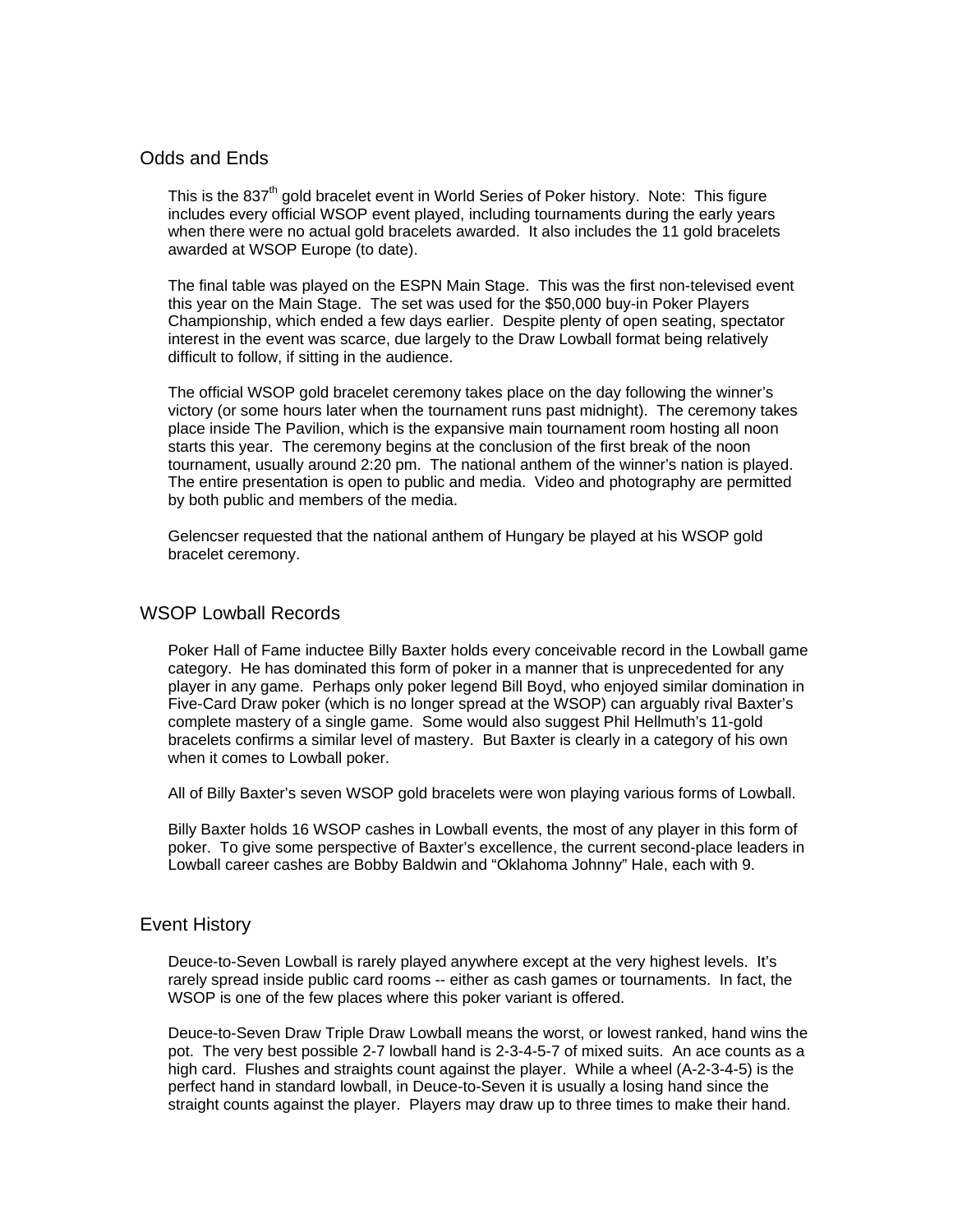There is some difference of opinion as to where and when this game originated. Since the 1930s, variations of lowball have been spread throughout California and Nevada. According to poker theorist David Sklansky, Limit 'Double-Draw' Lowball was first spread at the (now defunct) Vegas World during the early 1980s. Others cited a game called "Ten-Handed Triple-Draw Lowball" as the forbearer of Triple Draw, which was played at 'Amarillo Slim's' Super Bowl of Poker tournaments in Reno and Lake Tahoe during the period 1979 through 1984. Since ten-handed poker could only accommodate perhaps three or four players at most due to the number of cards needed to complete a hand, reducing the number of cards (to five) enabled more players to sit in the game.

The most convincing theory about the origin of Deuce-to-Seven Triple Draw Lowball comes from Doc Jennings, who claims to have spread a five-card variant of the game in and around Fort Smith, AR, during the late 1980s. However, Berry Johnston claims to have first played the Triple Draw in Oklahoma during the 1970s. One thing is clear: When Mississippi legalized casino gambling in 1991, Doc Jennings took Triple-Draw Lowball to the Hollywood Casino in Tunica, which eventually became a cash game offered regularly inside the card room. This was the first time the game was officially sanctioned inside a licensed casino. Players who gravitated to this game over the years included Keith Lehr, Berry Johnston, Robert Williamson III (all former gold bracelet winners), and others.

Triple Draw was first introduced at the WSOP in 2002. John Juanda won the first Triple Draw tournament. In 2003, Men 'the Master' Nguyen won the event. The game took a three-year hiatus from 2004-2006 and returned in 2007, with a \$1,000 buy-in event. Hence, this is only the sixth Triple-Draw Lowball event ever played at the WSOP.

Last year's event attracted 257 entries. Entries increased by 13 percent to 291 players. This was the largest Limit Deuce-to-Seven Triple Draw Lowball tournament in poker history.

#### Tournament Play

The tournament was played over three consecutive days, from June 1-3, 2010.

The final hand of the tournament came when Gelencser's 9-7-4-3-2 (a 9-7 low) topped Zimmerman's 8-6-5-3-6. Zimmerman bricked on the last draw, catching an ugly six, which made a pair – a bad thing in Lowball.

Gelencser was cheered on to victory by several Hungarian supporters. The Main Stage was empty, except for the Hungarian contingent who were rewarded for their commitment.

## 2010 WSOP Statistics

Through the conclusion of Event #7 the 2010 WSOP has attracted 8,741 total entries; \$16,183,350 in prize money has been awarded to winners.

Through the conclusion of Event #7, the nationalities of winners have been:

United States (4) Canada (1) England (1) Hungary (1)

Through the conclusion of Event #7, the national origin (birthplace) of winners has been: